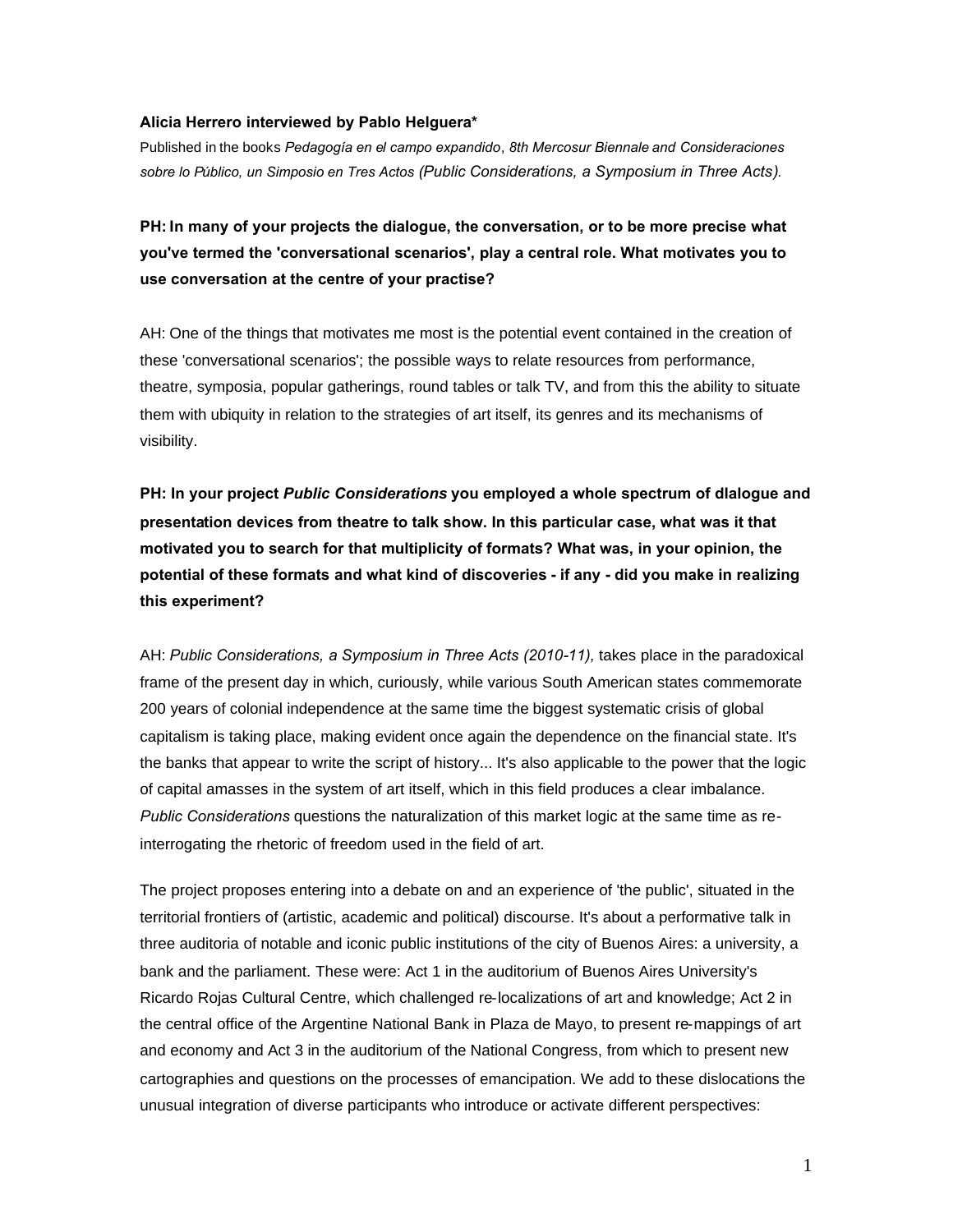political analysts; artists; activists; investigators in the field of philosophy, art and sociology; economists; musicians; journalists; town planners; actors; video makers.

The project promotes three key matters. The first is that it 'stages' the public, revising the concepts of liberty forged by the vanguards of history. This is possible in *Public Considerations*, because whilst it exists on the limits of the scenarios of visibility and the subjects of the field of art (the question of the public is rarely dealt with in discussions in this field) it also questions its politics and conditions of production, what Walter Benjamin termed the *production apparatus*. The second is concerned with the scenarios, the 'representational space of discussion and debate'. In *Public Considerations* the public auditoria (of the university, bank and parliament) offer a wide variety of mechanisms for debate on the public and also bring the enormous potential to investigate the limits of these emblematic mechanisms: how they create observation and participation. The auditoria are also considered for their representational dimension. The third matter is that which makes the previous two possible: the performative-talk. It's concerned with a conversational form that interrupts the classic scheme of symposia and presents a redistribution of the artistic processes at the same time as standing in the way of their classification. It brings the idea of theatre to the symposium and that of symposia to talk TV, including the construction itself: a *regisseur*, round tables, performers officiating as introductory guides to the proposed institutions, theatrical illumination, signs, live incidental music, the participation of a moderator, a panel of experts on the proposed subjects. The act of debate is staged through 'participative ranks' of particular abilities, and an in-situ script is created that enhances the flow of the public's active participation. Its complexity favours situating the experience as part of a heuristic strategy and multiplicity of perception, proposed as a process of continuous dislocation. In this sense, it's interesting to add to the project *Chat* to the precedents for *Public Considerations*. *Chat* was commenced in 2000 and was presented in the Boijmans Museum, Rotterdam, in 2001. It inaugurated the series *Conversations,* whose slogan announced "the political explosion of a body, a field, an institution...", it was a *mise-en-scène* of objects in dialogue. Also, since 2004, *Magazine in Situ* has generated diverse conversational situations in specific situations, one edition navigated the Beagle Canal for example. *Public Considerations* is also a video of each act and a publication.

## **PH: In these discursive experiments, what type of discoveries, revelations or experiences have you had that demonstrate something new about the way in which we use this type of communication or something new about the way in which we relate to art?**

AH: There are some revelations, for example, the plottings resulting from the use of certain mapping techniques to create situations. Whilst I've employed inventories, re-cataloguing, market indicators or hydrographic tables in other projects, in *Public Considerations, a Symposium in*

2